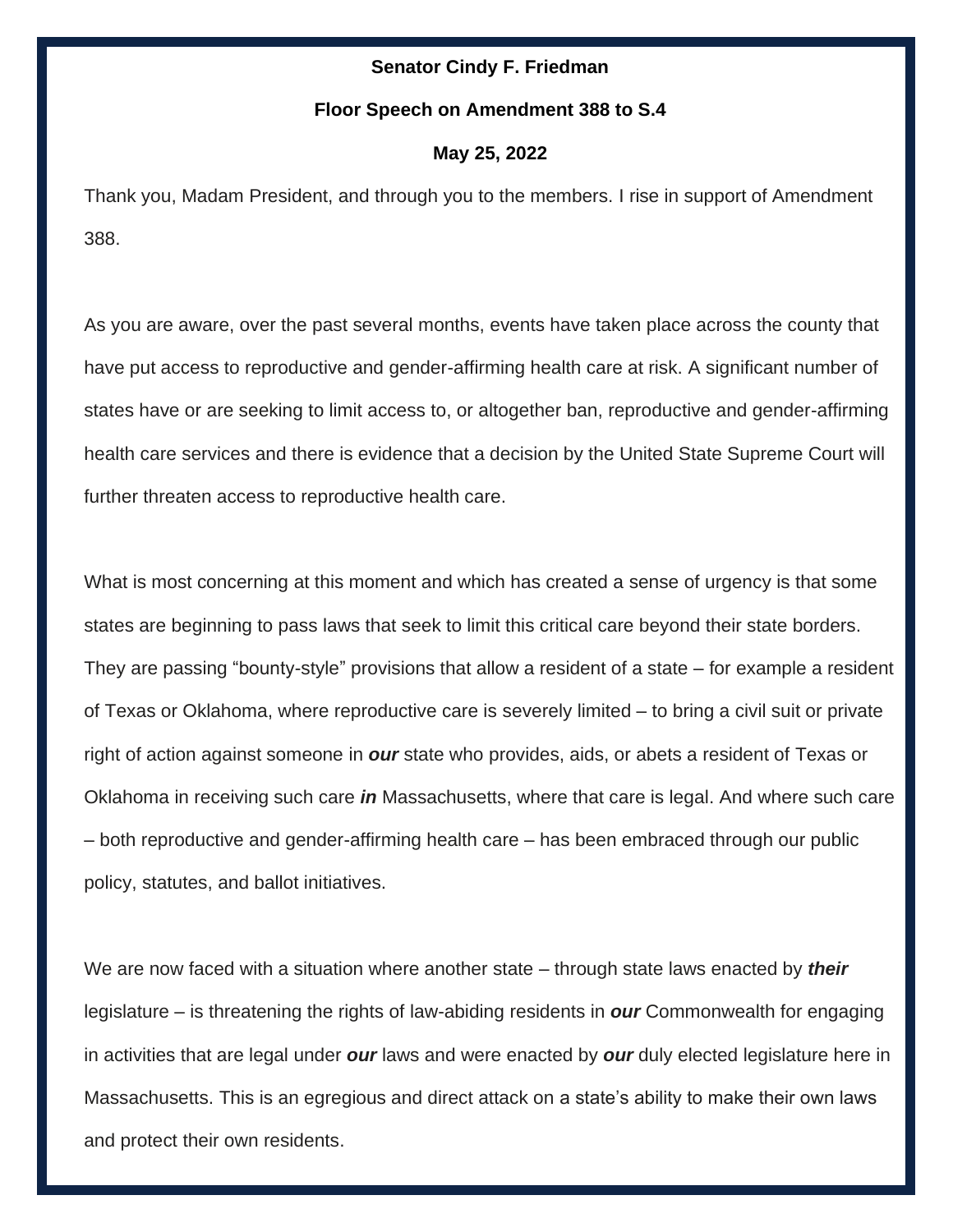Amendment 388 seeks to block these extraterritorial laws from interfering with legally protected health care activity in Massachusetts. The amendment, to the extent possible, protects those who provide and assist in providing reproductive and gender-affirming health care services, along with patients who are seeking such critical care in the Commonwealth. It also ensures that Massachusetts – and its laws, regulations, agencies, and institutions – do not assist in the enforcement of draconian laws passed by other states that attempt to regulate healthcare services that are, again, legal in Massachusetts.

### Specifically, Amendment 388:

- Directs the Department of Public Health to establish a statewide standing order that authorizes the dispensing of emergency contraception in Massachusetts by any licensed pharmacist;
- Insulates health care providers, including doctors, psychologists, nurses, physician assistants, pharmacists and social workers, from adverse consequences from their licensing boards for providing reproductive or gender-affirming health care, so long as the services as provided would have been lawful and consistent with the standards of professional practice and conduct if they occurred entirely in Massachusetts;
- Prevents Massachusetts law enforcement agencies from providing information or assisting federal or other state law enforcement agencies or private citizens or quasi-law enforcement agents with any investigation or inquiry into services constituting legally protected health care activity in Massachusetts;
- Prevents medical malpractice insurers from discriminating against or adjusting a healthcare provider's risk classification or premium charges as a result of providing reproductive or gender-affirming health care services here in Massachusetts;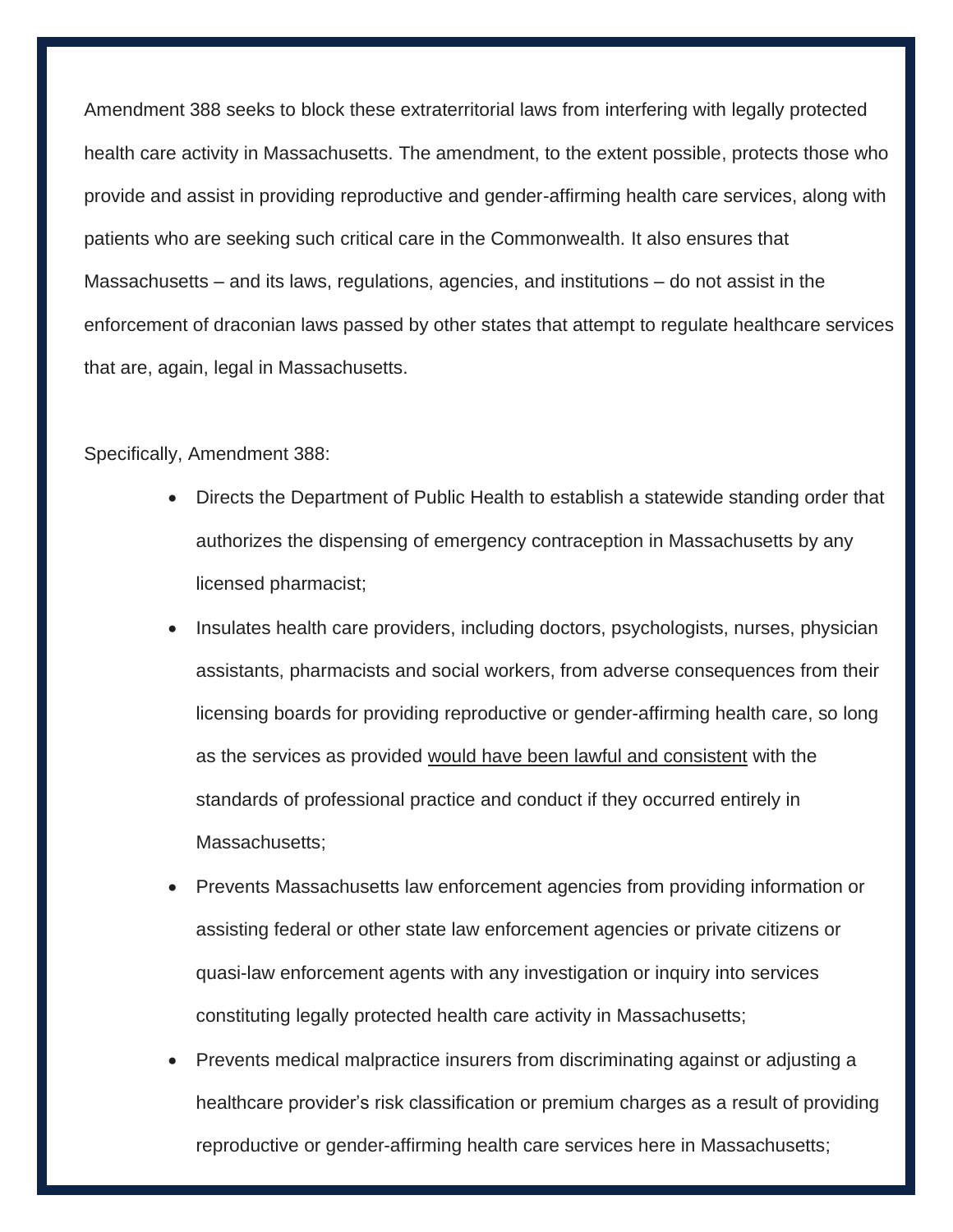- Requires judgment creditors to file an action to enforce a judgment issued in another state concerning legally protected health care activity, rather than simply file a copy of a foreign judgment to have it recognized within Massachusetts;
- Prevents Massachusetts courts from ordering a person within Massachusetts to give testimony or produce documents for use in connection with litigation concerning legally protected health care activity;
- Prevents judges from issuing a summons where pending prosecution concerning legally protected health care activity or where a grand jury investigation concerning legally protected health care activity has commenced or is about to commence for a criminal violation of a law of another state;
- Requires Massachusetts courts, in actions filed to enforce a judgment issued in connection with litigation concerning legally protected health care activity, to not give any force or effect to such judgement if it was issued without jurisdiction;
- Excludes cases brought concerning legally protected health care activity from Massachusetts' anti-SLAPP statute;
- Prevents the governor from extraditing a person to another state who was charged in another state as a result of engaging in this legally protected health care, except where required by federal law;
- And, finally, creates a new cause of action for interference with legally protected health care activities in the Commonwealth through abusive litigation filed or prosecuted in a state other than the Commonwealth.

This essentially means that anyone who faces abusive litigation in another state over legally protected reproductive and gender-affirming healthcare services can sue in Massachusetts courts